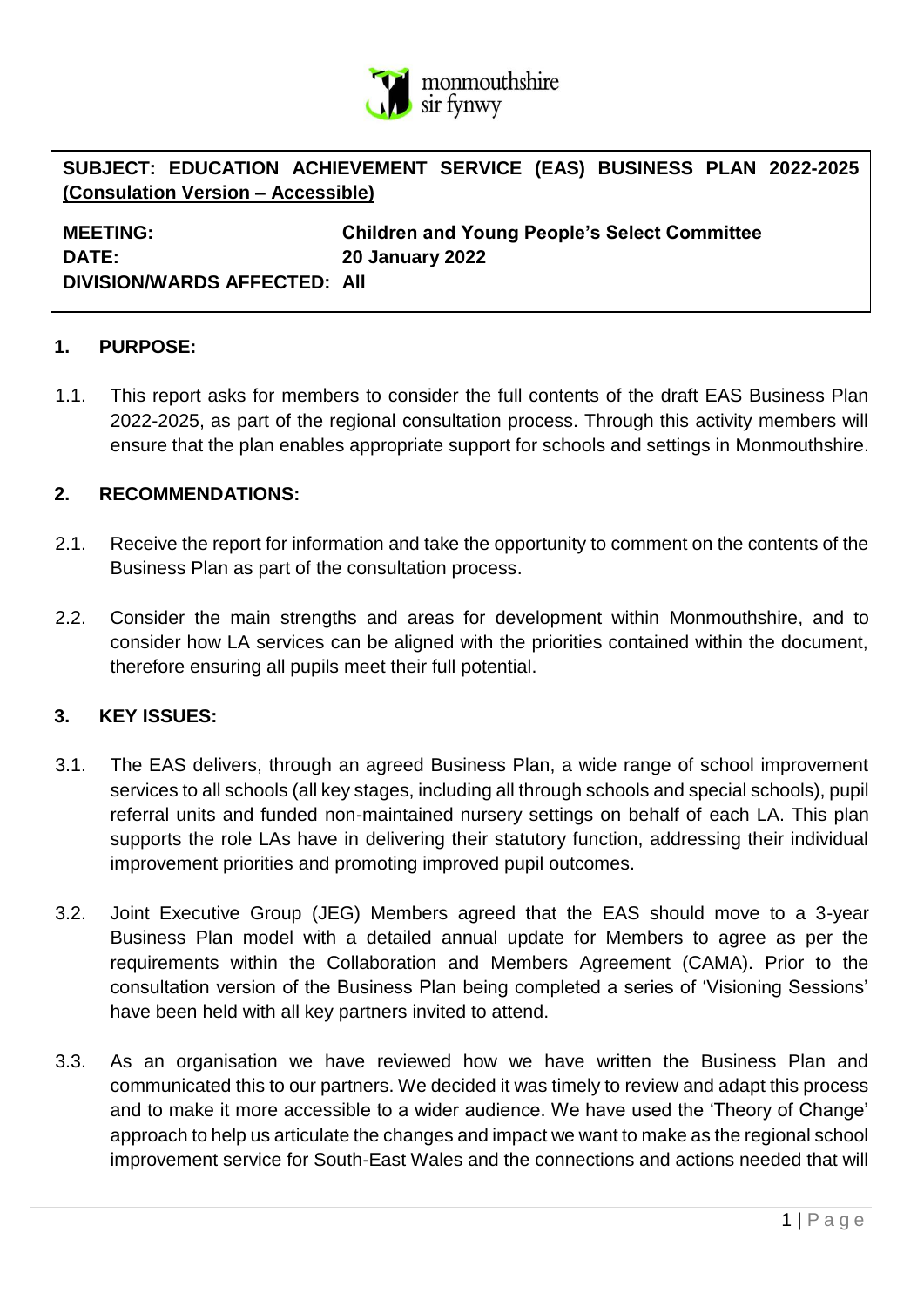allow that change and impact to be successfully achieved. This Business Plan spans a threeyear period and will receive annual reviews each year.

- 3.4. However, this plan also considers how schools and educational settings continue to face the challenges of the pandemic. The EAS will remain sensitive and responsive to the needs of the workforce and will continue to be a highly supportive, reflective, and responsive organisation.
- 3.5. The EAS will build upon what has worked well during this period, particularly the aspects of our role that have been successful within the virtual environment. The support that the EAS will offer will fully align to the expectations set by local authorities, Welsh Government (WG) and links to emerging research. The pandemic has reminded us that positive change is and has been possible. Schools, settings and the EAS have seized opportunities to explore innovative ways of working and delivering meaningful learning experiences through a creative blended learning approach. These experiences should be built upon to avoid a 'snap back,' keeping the positive learning that has been developed during this time.
- 3.6. Members are asked to take the opportunity to comment on the contents of the Business Plan as part of the consultation process and provide a written response as appropriate
- 3.7. Please note that a mid-year evaluation of the current revised Covid Business Plan (2021/22) has been submitted to each of the EAS governance groups and has been available for local authorities to share as appropriate within their own democratic processes. Within the context of evolving accountability arrangements and the Covid-19 Pandemic, school and aggregate LA performance data has not been available for presentation to this committee. A separate paper detailing the implications of this has been provided to local authorities.
- 3.8. The delivery model for the Business Plan is on a regional basis, the needs of each school and trends within Monmouthshire will continue to be met through bespoke work with each school, both virtually and when safe to do so physically.
- 3.9. The EAS will offer an evolving Professional Learning Offer (PLO) to all schools and settings across the region, in order to meet development needs as we emerge from the pandemic. We will continue to fund schools (grant permitting) to deliver a large proportion of the professional learning activity, where appropriate virtually.
- 3.10. All schools will continue to be provided with a bespoke support package that compliments the priorities identified within their own School Development Plans (SDPs) in line with the levels of support they require. There is a degree of flexibility within the deployment model to allow for in-year changes in circumstances and to allow for changes in light of the pandemic.
- 3.11. The centralised model of service delivery that has been adopted across the South East Wales region has enabled efficiencies to be realised, economies of scale to be secured, particularly in relation to avoiding duplication of functions and the ability to secure a range of educational expertise within the region.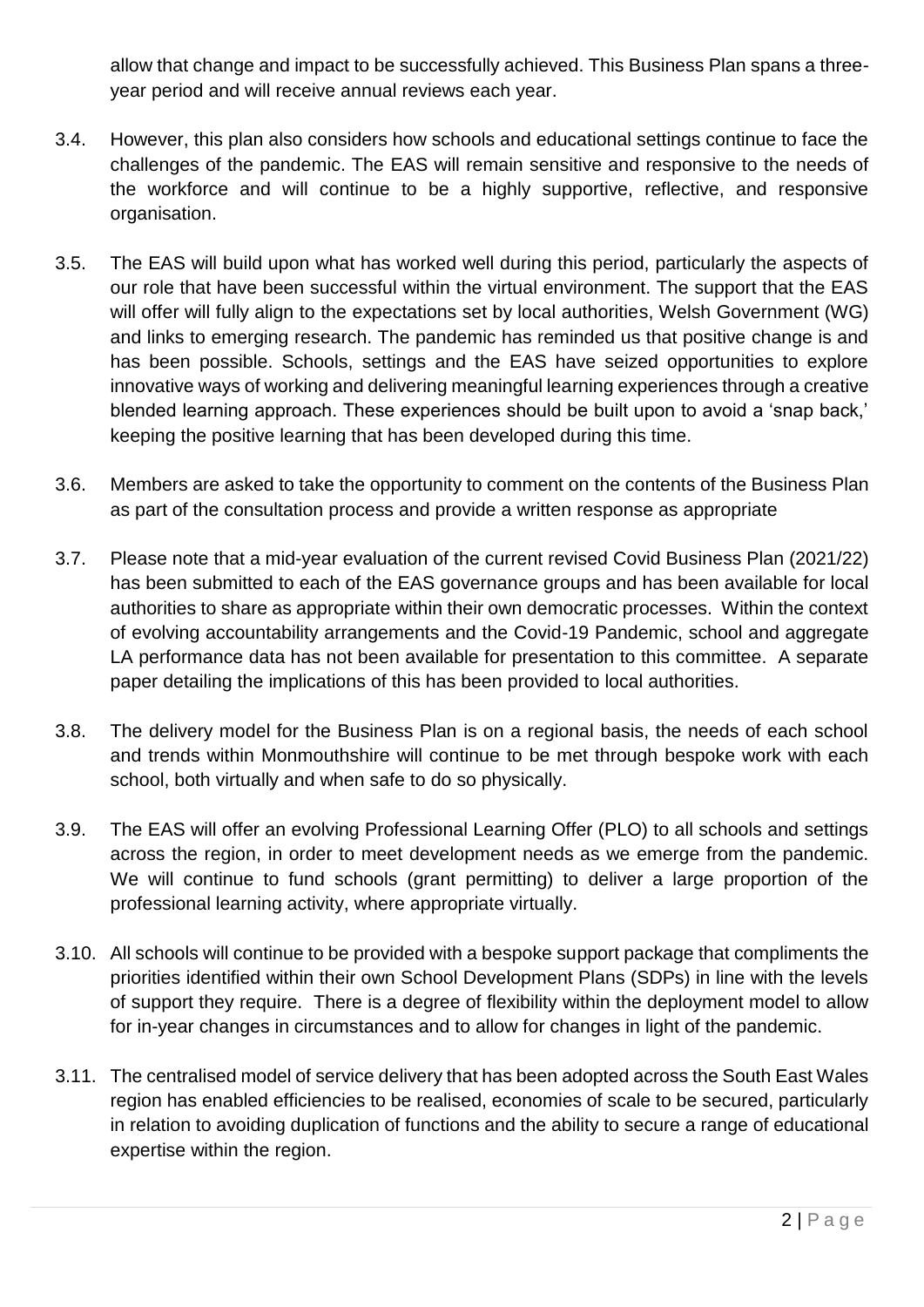- 3.12. The talent and expertise that resides in schools within and beyond the region is incentivised and used effectively to support professional learning and school improvement activity. There has been inevitable fragility in the ability of schools to offer support beyond their own settings because of the pandemic, this situation will be managed with sensitivity and will be constantly reviewed.
- 3.13. For sustained school improvement to happen it is essential that all partners work together more closely than ever recognising that each partner (school, LA and EAS) has its role to play in providing support to secure improvements.
- 3.14. The Business Plan is in the consultation process. The draft business plan was created following feedback provided in a broad range of 'Visioning Sessions'. These virtual and physical meetings were offered to a range of stakeholder groups including, headteachers, governors and elected member. Feedback has been incorporated within the plan.
- 3.15. In addition the specific list of consultees are noted below.
	- EAS staff
	- Directors of Education (within South East Wales) and Diocesan Directors
	- Regional Joint Executive Group
	- EAS Company Board
	- EAS Audit and Risk Assurance Committee
	- Individual local authority education scrutiny committees
	- All Headteachers from within the region
	- All Chairs of Governors from within the region
	- School Councils from within the region
	- All school based Professional Learning Leads
	- EAS Supporting School Trade Union Group (SSTU Group)
- 3.16. The final version of the Business Plan will be supported by a range of supporting documents:
	- Detailed Business Plan 2022–2023
	- Regional Grant Mapping Overview 2022–2023 (to follow once detailed received from WG)
	- Regional Self-Evaluation Report (Executive Summary)
	- EAS Risk Register (Executive Summary)
	- Regional Professional Learning Offer 2022–2023
	- Local Authority Strategic Education Plans

## **The Theory of Change approach**

3.17. This approach begins with asking why we are doing what we do in the EAS (our vision) and reinforces the need for the development of a collective regional vision, so that we are all clear about what we are trying to achieve and each other's respective roles in this. The EAS will work collaboratively with local authority partners, wider partners and schools and educational settings to implement the Business Plan.

**Why?**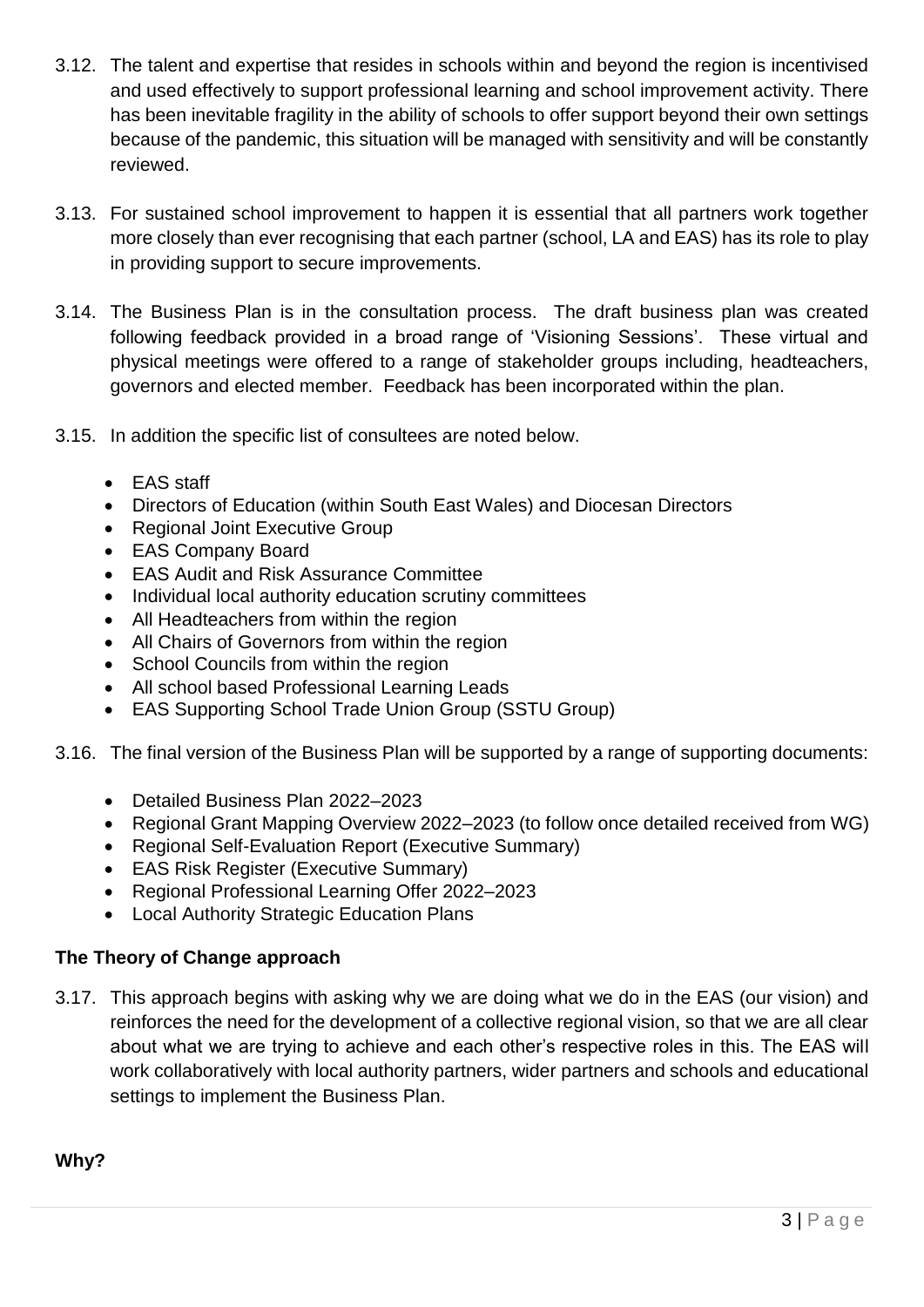3.18. "The visions we offer our children shape the future. It matters what those visions are. Often, they become self-fulfilling prophecies. Dreams are maps." Carl Sagan.

### **South East Wales Vision 2025**

3.19. All young people are confident, ambitious, resilient and have a love of lifelong learning and realise their full potential. (The SE Wales Vision is currently under development)

## **EAS Vision 2025**

3.20. Working in partnership with LAs supporting and enabling schools and education settings to thrive as effective learning organisations. (There is an existing vision that is currently under development with all stakeholders).

#### **What? What will the EAS do to achieve our vision?**

- 3.21. All schools will be able to access a universal offer of professional learning support in each of the following areas: School Improvement, Leadership and Teaching, Curriculum for Wales, Health Wellbeing and Equity and School Governors which are intrinsically linked. As well as a holistic professional learning offer, this will include a set number of days to work with their School Improvement Partner (SIP) and a professional dialogue with the EAS and LA to agree and or amend improvement priorities and support requirements as part of an annual professional discussion.
- 3.22. In addition to the universal offer, schools will be able to access specific and targeted support as determined through ongoing professional discussion with their SIP and in line with their school improvement priorities. This professional learning support may be related to a task and finish activity, an option for further work with their SIP or an option for peer working.
- 3.23. Bespoke support will also be available for schools who require more intensive support. This could include more support from the SIP or the use of a Learning Network School to School Partnership. These activities are explained in detail in the full Business Plan.

| <b>School Improvement:</b> Bespoke support to schools and settings aligned to need. Create<br>and facilitate collaborative networks of professional practice. |                                                                   |                                                                                                        |  |
|---------------------------------------------------------------------------------------------------------------------------------------------------------------|-------------------------------------------------------------------|--------------------------------------------------------------------------------------------------------|--|
| Leadership and teaching                                                                                                                                       | <b>Curriculum for Wales</b>                                       | <b>Health, Wellbeing and Equity</b>                                                                    |  |
| Professional learning and<br>support for the<br>development of leadership<br>and teaching across the<br>entire workforce.                                     | Professional learning and<br>support for Curriculum for<br>Wales. | Professional learning and<br>support for health, wellbeing,<br>vulnerable and disadvantaged<br>groups. |  |
| <b>Governors:</b> Provide a broad range of professional learning and support for Governors.                                                                   |                                                                   |                                                                                                        |  |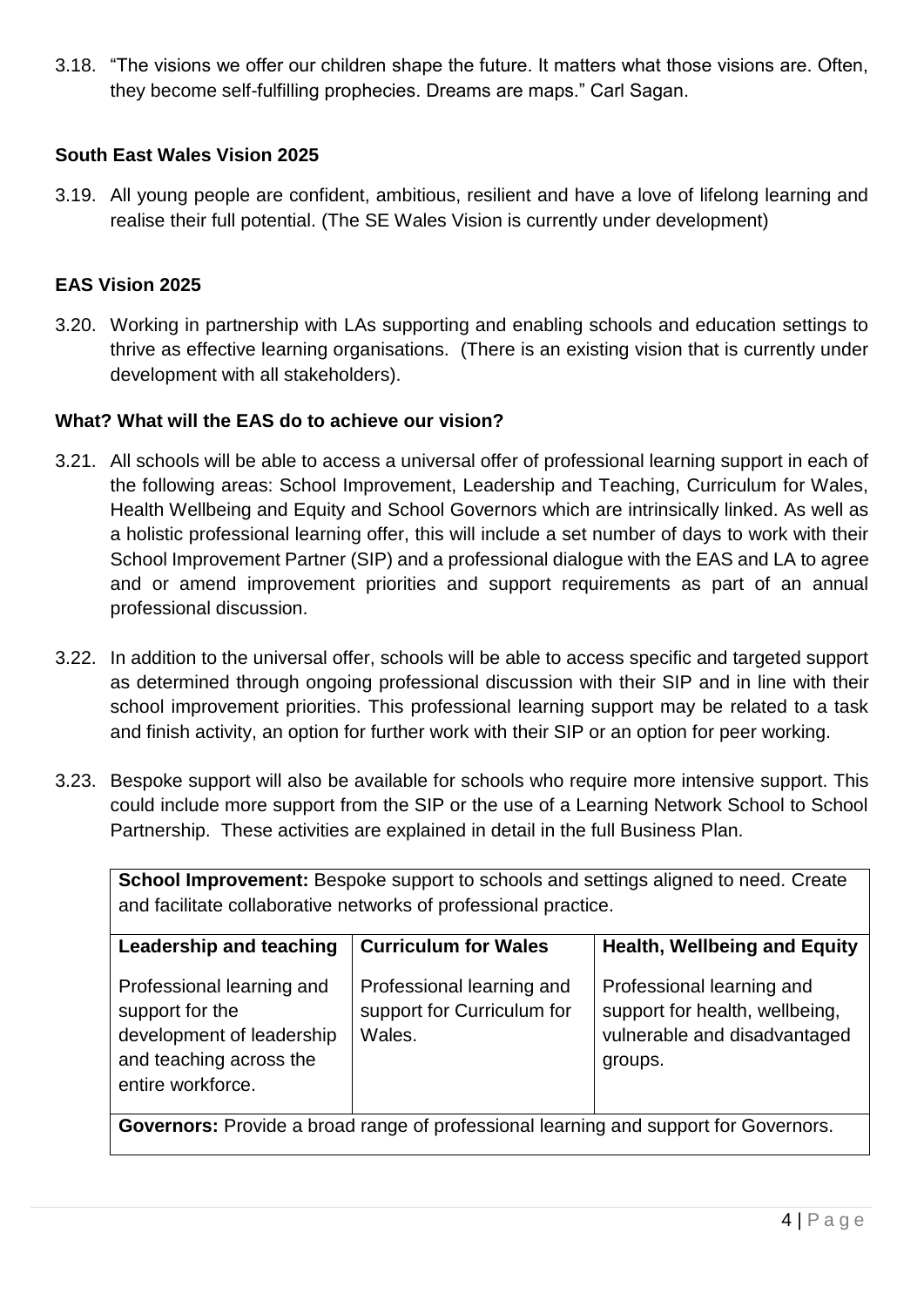### **What are the foundations that enable activities to take place?**

- 3.24. The EAS needs to have the following elements in place to enable the activities above. These are the foundations of the organisation:
	- Agile, timely and responsive.
	- Sensitive, flexible, and empathetic to system needs.
	- The way we work is informed, drawing on research from a global perspective.
	- Welcome challenge and review.
	- Effective systems and processes for self-evaluation, risk, and financial management.
	- The operation of a clear and effective governance model.
	- Positive relationships with a range of partners and stakeholders.
	- Adherence to all legislative requirements.
	- Communicate clearly.
	- Support the wellbeing and professional learning of staff.
	- Work is well-planned and managed to deliver the best for schools and education settings.
	- Draw upon expertise to improve our delivery.
	- Passionately committed to Wales, helping our staff, schools and education settings succeed.

#### **What will be the impact?**

- 3.25. If schools and educational settings have the capacity to secure improvement and engage with the support available from the EAS this is the expected impact
	- The EAS supports and enables leaders, governors and practitioners to develop knowledge, skills, behaviours that impacts positively on practice and improved learner outcomes.
	- Professional learning is of high quality and pertinent to need.
	- Support is aligned to need enabling schools and settings to make progress
	- The broad range of collaborative networks and activity support the development of a self-improving system.

#### **How will we capture our work and share information with our partners?**

- 3.26. There are many ways of capturing and sharing what the EAS does which are exemplified in this model as outputs.
	- EAS Website
	- Regional policies and processes
	- Case studies
	- Regional meeting minutes
	- External research and review
	- Impact capture reports
	- Supporting Our Schools Site
	- Partnership documentation
	- Professional learning resources and guidance

#### **How will we capture our work and share information with our partners?**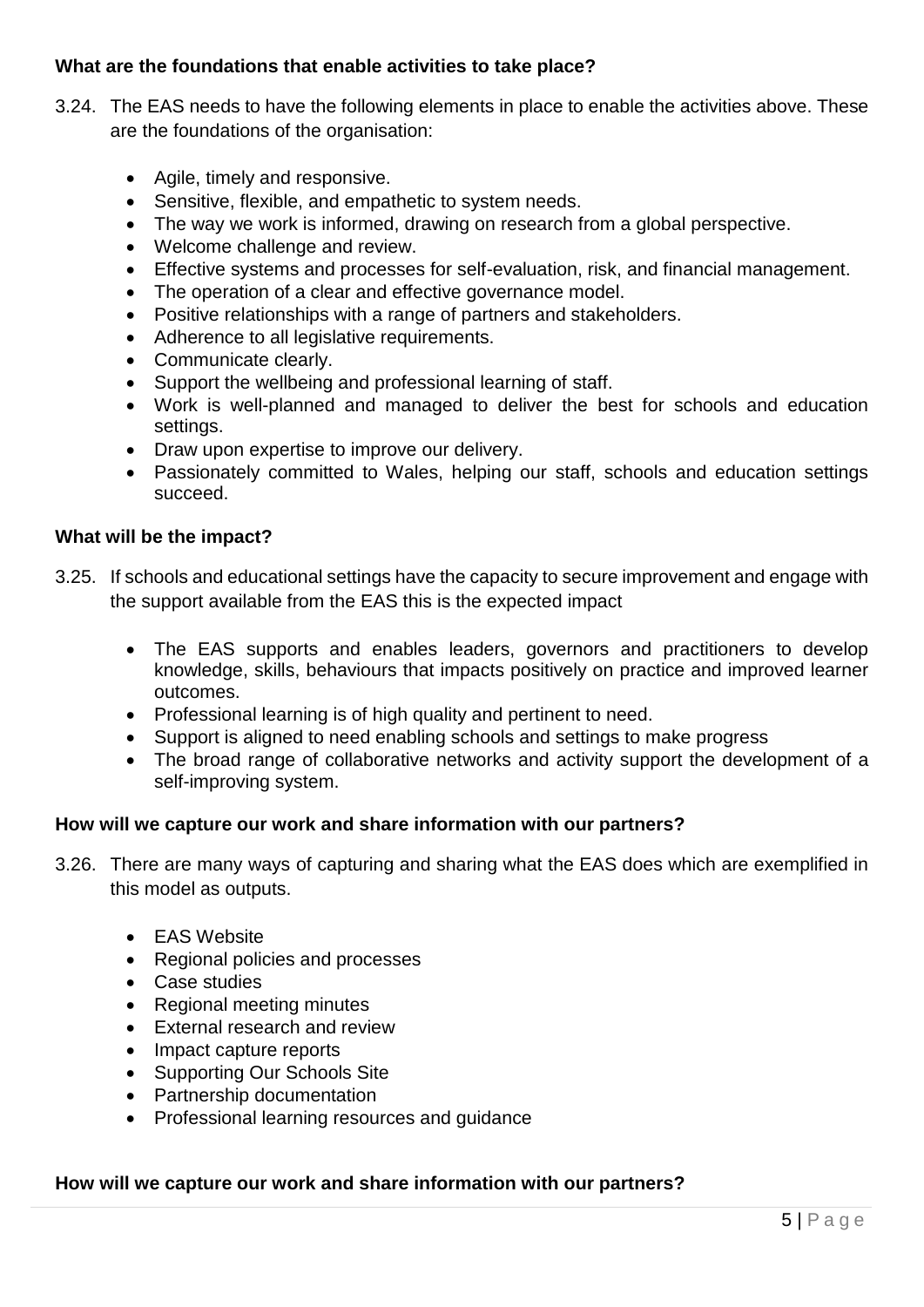3.27. There are many ways of capturing and sharing what the EAS does which are exemplified in this model as outputs. The progress on the implementation and impact of the Business Plan will be reported to the Joint Executive Group and Company Board. These reports, as in previous years, will be suitable for scrutiny activity at local authority and national level. In addition, the progress made towards the implementation of key actions will be reported at each meeting of the Joint Executive Group and Company Board. This approach will be aligned to the national changes in the accountability system.

## **Risks**

- 3.28. In writing this plan we have made the following assumptions. If these are not in place, then they become a risk to the successful delivery of this plan. The EAS risk register will be reviewed and refined following the agreement of the final EAS Business Plan. These are:
	- Operate with integrity, honesty and objectivity.
	- Partners understand our role in the education system.
	- Professional learning has a positive impact on practice and behaviour.
	- We are one part of the much wider system.
	- Schools / education settings positively engage with us.
	- Schools / education settings use funding effectively.
	- We have the capacity and resources to undertake our activity effectively.
	- When the conditions in a school / education setting can secure improvement, readiness for support results in positive change.
	- Our partners provide us with timely and appropriate information.
	- We work with schools / education settings to ensure priorities for improvement are based on robust, accurate self-evaluation.
- 3.29 These risks are mitigated through the identification of priorities as seen in the priority areas above and within the detailed within the EAS Business Plan, Monmouthshire LA Plans and the Education Strategic Plan.
- 3.30 Monmouthshire LA will have its own risks linked to the delivery of the strategic objectives within their corporate plans.

## **4. REASONS:**

4.1. The South East Wales Consortium is required to submit to the Welsh Government a three-year business plan that will be updated annually. This meets the requirements set out in the Welsh Government's National Model for Regional Working. The business plan addresses all aspects in support of improvements across the schools and settings in Monmouthshire.

# **5. RESOURCE IMPLICATIONS:**

5.1. Section 4 of the Business Plan details the EAS activities for 2022-2023 and Section 5 details the governance and financial arrangements. Indicative LA Core Contributions have been added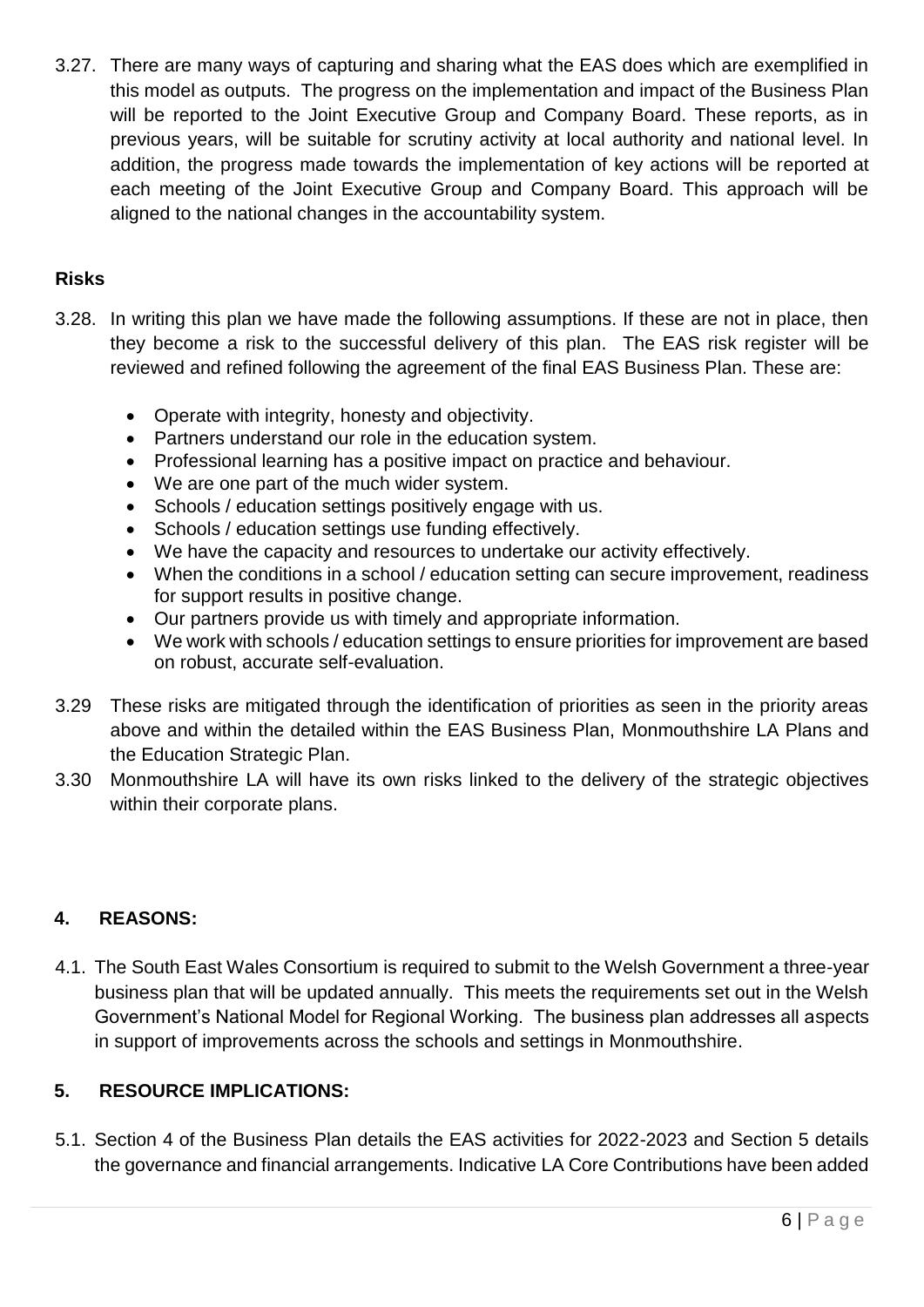into this section. The EAS is subject to a robust governance model that is underpinned by the Articles of Association and a Collaboration and Members Agreement (CAMA). These governance documents essentially link the five Local Authorities to the EAS both operationally and through the commissioning of regional school improvement services.

- 5.2. The EAS is funded on an annual basis from three sources: Local authority core contributions, regional school improvement grants and a service level agreement for governor support services. A spending plan accompanies this Business Plan which is intrinsically linked to all actions contained within it. A detailed overview of the regional distribution of all grants is available for all schools to view and compare allocations and rates of delegation through the regional grant monitoring tool. As recipients of public funding, it is important that budgets are allocated and spent wisely. The EAS will continually strive to provide value for money through the optimal use of resources to achieve intended outcomes.
- 5.3. The delegation rate to schools increased to 95.5% in 2021/22, whilst the EAS staff profile has reduced by 53.1% since 2012.
- 5.3 The local authority's indicative core contribution for 2022/23 are as follows: Monmouthshire LA's contribution for 2022/23 is £403,815 compared with £405,844 in 2021/22, £414,127 in 2020/21 and £420,218 in 2019/20.
- 5.4. At the time of writing this report, there is uncertainty with regards to the regional grant funding from WG for 2022/2023. As a result of the pandemic, it is likely that there will continue to be reductions in the regional grant profile. When the grant position has been confirmed the EAS detailed delivery plan will be updated accordingly.

# **6. WELLBEING OF FUTURE GENERATIONS IMPLICATIONS (INCORPORATING EQUALITIES, SUSTAINABILITY, SAFEGUARDING AND CORPORATE PARENTING)**

6.1. High Quality education is a fundamental pre-requisite of ensuring future local and national prosperity through the provision of an informed and well-educated workforce and society. The Local Authority's statutory role to monitor and evaluate school performance and the quality of provision, coupled with its statutory powers of intervention in schools causing concern is funtamental to ensuring that all schools provide high quality education provision.

# **7. CONSULTEES:**

7.1.The Business Plan is currently in the consultation process. The Consultees are noted below:

- EAS staff
- Directors of Education (within South East Wales) and Diocesan Directors
- Regional Joint Executive Group
- EAS Company Board
- EAS Audit and Risk Assurance Committee
- Individual local authority education scrutiny committees